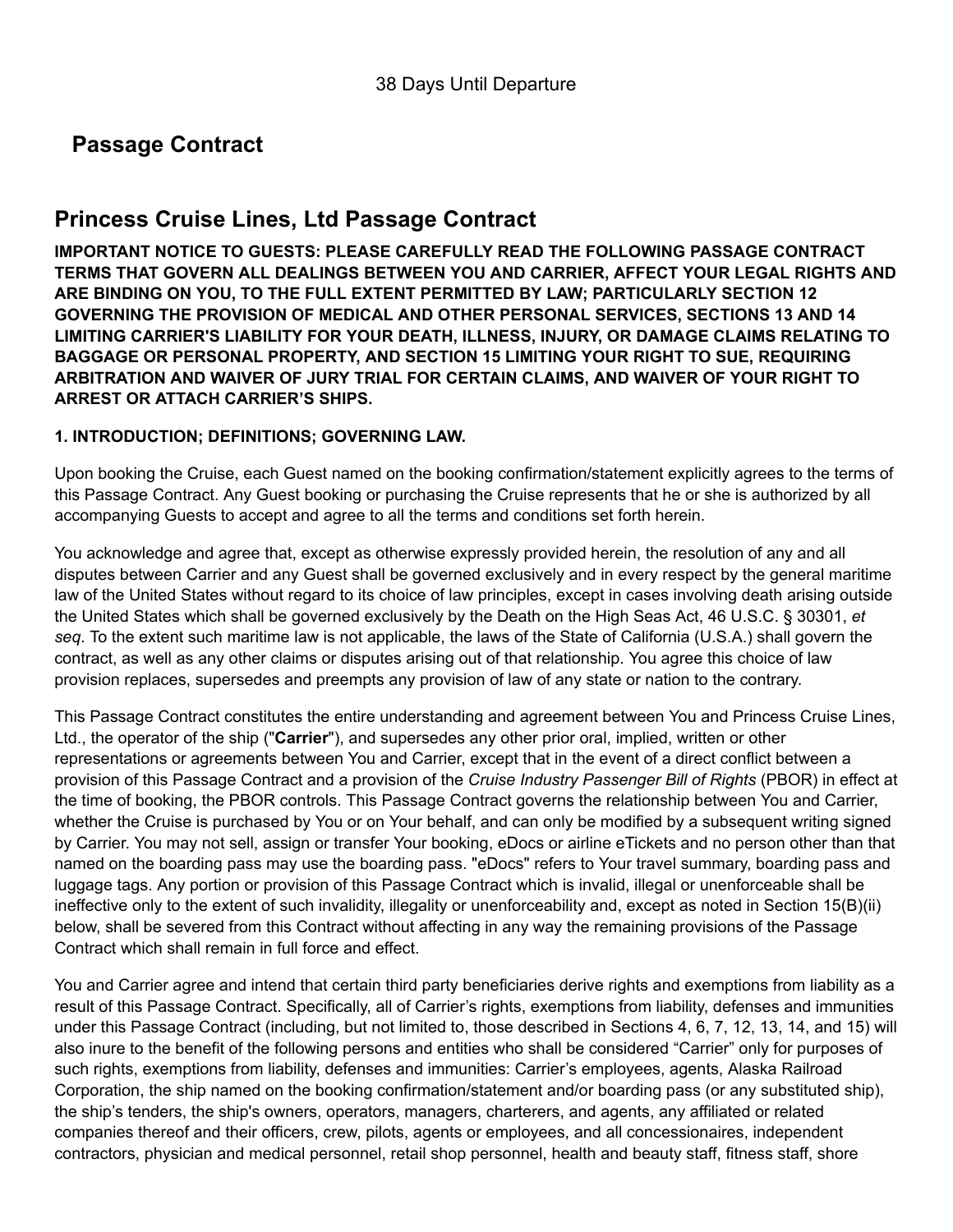excursion providers, tour operators, shipbuilders and manufacturers of all component parts, launches, appurtenances, craft or facilities, whether provided at sea or on shore, belonging to any such ship or owned or operated by its owners, operators, managers, agents, charterers, contractors or concessionaires. Guests participating in the Ocean Medallion Program are subject to the additional terms and conditions, which are incorporated herein by reference.

"**Cruise**" means the scheduled voyage as published in the booking confirmation/statement and/or boarding pass issued in connection with this Passage Contract, as may be amended pursuant to this Passage Contract, from the port of embarkation to the port of disembarkation, and also includes any air, rail, road or sea transport and any land accommodation components of any land-sea package sold, taken with or included in the price of the Cruise, and any activities, shore excursions, tours, or shoreside facilities related to or offered during the Cruise.

"**Cruise Fare**" means the amount payable by You to Carrier for Your Cruise. It covers the Cruise, scheduled meals and accommodations while on board, air programs and/or other travel components added to Your Cruise Fare and charged to Your stateroom account and/or credit card. The Cruise Fare does not include beer, wine, spirits, sodas or other bottled or specialty beverages, gratuities, travel protection purchased through the booking process, or charges for other incidental items, activities, excursions, transportation or personal services during or in connection with the Cruise; or any Taxes, Fees, Port Expenses, airline or other carriers' services or baggage fees, for which a separate charge may be imposed.

"**You**," "**Your**" and "**Guest**" mean the person(s) booking or purchasing the Cruise or named on the booking confirmation/statement and persons in their care, including any minor, and their heirs, relatives, successors in interest, traveling companions, and personal representatives.

"**Taxes, Fees & Port Expenses**" as used by Carrier, may include any and all fees, charges, tolls and taxes imposed on us by governmental or quasi-governmental authorities, as well third party fees and charges arising from a vessel's presence in a harbor or port. Taxes, Fees & Port Expenses may include U.S. Customs fees, head taxes, Panama Canal tolls, dockage fees, wharfage fees, inspection fees, pilotage, air taxes, hotel or VAT taxes incurred as part of a land tour, immigration and naturalization fees, and Internal Revenue Service fees, as well as fees for navigation, berthing, stevedoring, baggage handling/storage and security services. Taxes, Fees, & Port Expenses may be assessed per guest, per berth, per ton or per vessel. Assessments calculated on a per ton or per vessel basis will be spread over the number of guests on the Ship. Taxes, Fees & Port Expenses are subject to change and Carrier reserves the right to collect any increases in effect at the time of sailing even if the fare has already been paid in full.

### **2. GUEST'S OBLIGATIONS.**

- (A) Before You board the ship, You must
	- (i) Pay Your Cruise Fare.
	- (ii) Familiarize yourself with the terms of the Passage Contract.
	- (iii) Bring all necessary travel documents such as passports, visas, proof of citizenship, reentry permits, minor's permissions, medical certificates showing all necessary vaccinations, and all other documents necessary for ports of call in the countries to which You will travel.

It is the Guest's sole responsibility to obtain and have available when necessary the appropriate valid travel documents. All Guests are advised to check with their travel agent or the appropriate government authority to determine the necessary documents. You will be refused boarding or disembarked without liability for refund, payment, compensation, or credit of any kind if You do not have proper documentation, and You will be subject to any fine or other costs incurred by Carrier which result from improper documentation or noncompliance with applicable regulations, which amount may be charged to Your stateroom account and/or credit card.

PASSPORT REQUIREMENT WHEN MINORS TRAVEL WITH ONE ADULT ON VOYAGES GOVERNED BY U.S. WESTERN HEMISPHERE TRAVEL INITIATIVE ("WHTI") (includes travel within BERMUDA, CANADA,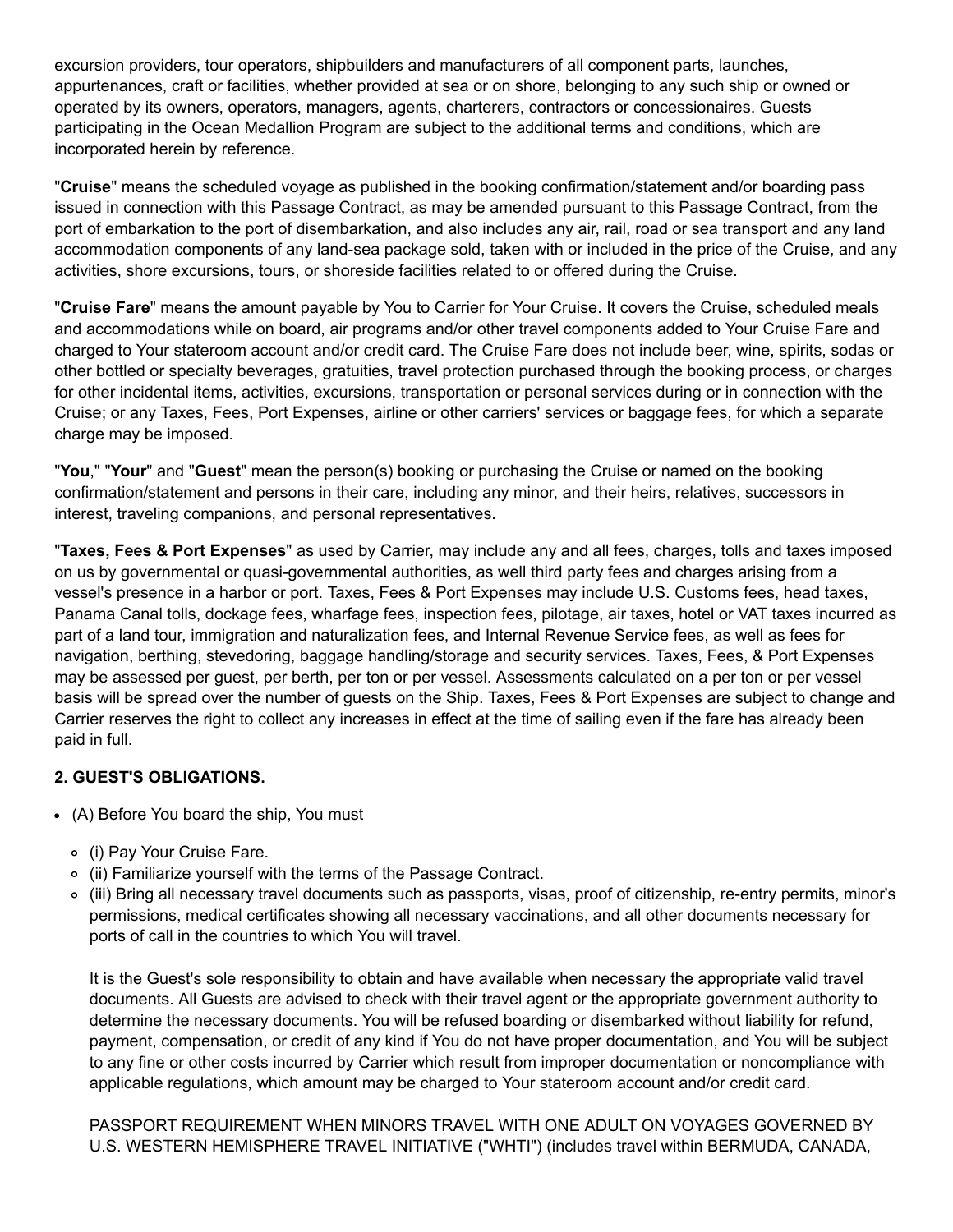When minors are traveling with only one adult 21 years of age or older, Carrier requires that all guests must be in possession of a valid passport. Carrier has implemented this requirement so that Your party remains together should an emergency arise that requires one or more in your party to be disembarked in a non-U.S. port. Carrier cannot guarantee that all members of Your party will be allowed to disembark with only a WHTIcompliant document or birth certificate.

- (iv) Arrive at least two hours before the scheduled or amended sailing time and have with You all required documentation. Attach a completed Carrier luggage tag to each piece of baggage.
- (v) Be sure that You and any person in Your care are fit to take the Cruise. (See Section 8).
- (B) Upon boarding the ship, You must register a valid credit card or other acceptable payment method at the Guest Services Desk to cover any charges to Your stateroom account.
- (C) Prior to disembarking the ship, You must pay in full all amounts charged to Your stateroom account.

Carrier shall not be liable for refund, payment, compensation or credit of any kind, nor damages resulting from Your failure to comply with any of the requirements set forth above.

## **3. NOTICE CONCERNING SAFETY AND SECURITY.**

Carrier visits a large number of ports in numerous countries around the world. At any given moment there are likely to be "trouble spots" in the world in terms of war, terrorism, crime, Act of God, civil commotions, labor trouble, and/or other potential sources of harm. Local conditions and infrastructure may also create hazards to Guests while off the ship. Accordingly, it may be necessary to change, cancel or terminate the scheduled cruise or any activities related to the cruise, including without limitation shore excursions and port visits. Although Carrier endeavors to provide reasonable protection for Your comfort and safety onboard its ships, motorcoaches, dayboats and/or railcars owned or operated by us, Carrier cannot guarantee freedom from all risks associated with war, terrorism, crime or other potential sources of harm. Carrier reminds all Guests that they must ultimately assume responsibility for their actions while ashore. The United States Department of State and other similar government agencies regularly issue advisories and warnings to travelers giving details of local conditions in specified cities and countries according to such agency's perception of risks to travelers. Carrier strongly recommends that Guests and their travel agents obtain and consider such information when making travel decisions. Although unlikely, the ship may be confronted by actual or threatened war, warlike operations or hostilities. Carrier has the absolute right and sole discretion to respond to safety concerns of any kind including, but not limited to, sailing with or without lights, deviating from customary practices or rules and regulations concerning navigation, cargo or other matters in time of peace, or sailing armed or unarmed and with or without convoy.

There are risks inherent to being aboard the ship and other means of transportation. These include, by way of example, having to evacuate the ship or other means of transportation in case of emergency, having to move about on the ship or other vessels during rough seas and lack of access to full medical services. For people who are ill or who have a mental or physical disability or impairment, these risks are more significant. For example: access to all parts of the ship, other means of transportation or to facilities on shore may be difficult or impossible for some guests. In addition, medical evacuations during the Cruise, whether at sea, by tender, or by deviating from the scheduled itinerary, may create an increased risk of harm and may not be feasible for a variety of reasons. We reserve the right to determine, in our sole discretion exercised in good faith, whether and when a medical evacuation from the ship will occur.

## **4. RIGHT TO REFUSE BOOKING AND PASSAGE, CANCEL RESERVATION; CONFINE YOU TO STATEROOM OR DISEMBARK YOU.**

Carrier reserves the right to refuse booking of passage on a Cruise to any person or to cancel Your existing Cruise reservation for any lawful reason and regardless of a guest's Captain Circle loyalty level or existing benefits. Any person(s) refused booking or passage in advance of the scheduled sailing by Carrier will be given a refund of their Cruise Fare. Captain Circle points have no cash value and therefore are not redeemable for cash. Carrier may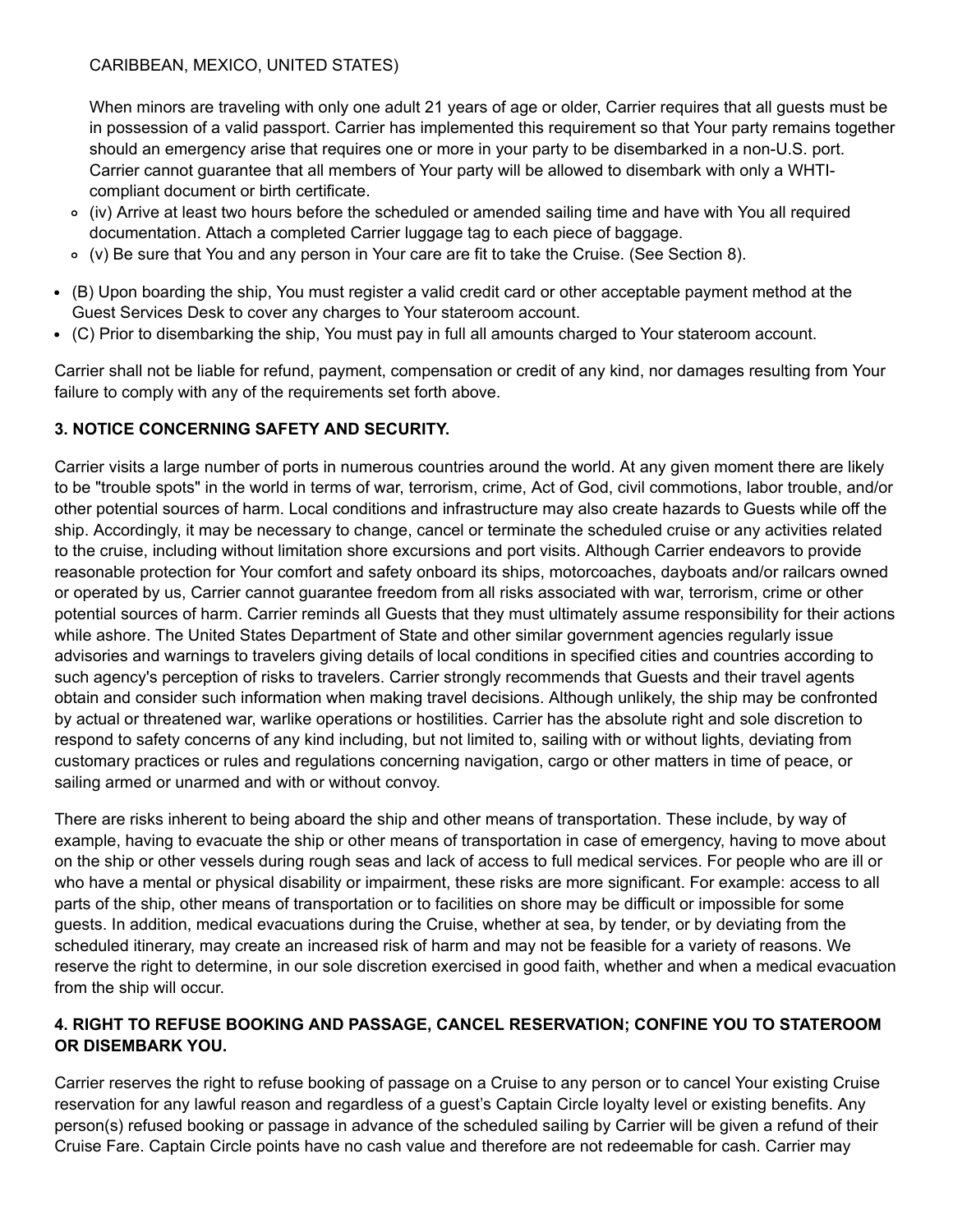without liability for refund, payment, compensation or credit, except as provided herein, disembark or refuse to embark You, confine You in a stateroom, quarantine You, restrain You, change Your accommodations or disembark You at any time if, in the sole opinion of Carrier, the Captain or any doctor, You or any minor or other person in Your care during the Cruise are unfit for any reason for the Cruise, or Your presence might be detrimental to Your health, comfort or safety or that of any other person, or in the judgment of the Captain is advisable for any reason. Carrier reserves the right to request a letter from Your physician attesting to Your fitness to travel, but by requesting such letter does not waive its right to disembark or refuse to embark You as set forth in this Section. Except as otherwise provided, if You are required to remain on board the ship or elsewhere, due to injury, illness, or disability, or due to action of any government or authority, or for any other reason not the fault of Carrier, You must pay or reimburse Carrier for all resulting costs and expenses including for food, transportation, accommodation, medical and/or repatriation services for You and/or those accompanying You. If You become unfit to travel for any reason during the Cruise and/or You disembark early, or if You are refused passage, or Your reservation is cancelled if You book a cruise after Carrier has advised You that You are no longer allowed to sail, Carrier shall not be liable for any refund, payment, compensation, or credit of any kind.

## **5. ELIGIBILITY REQUIREMENTS; DRINKING; TOBACCO; GAMING; ALCOHOLIC BEVERAGES.**

The minimum Guest age to sail is 6 months of age at the time of embarkation in order to sail on Alaska, Canada/New England, Caribbean, Europe, and Mexico cruises. On all other cruises where there are more than 2 consecutive sea days, the minimum Guest age is 12 months of age at the time of embarkation in order to sail. No Guest under 21 years of age is permitted to book a cruise, and any Guest under 21 years of age must travel in a stateroom with a Guest 21 years or older who shall assume responsibility for their care during the cruise. For family groups booking multiple staterooms, the minimum age for at least one person in each stateroom is 16 years of age, provided they are traveling with a parent or legal guardian. We are unable to accept group reservations for student or youth groups that do not conform to our minimum age requirements. Each Guest agrees and warrants that he/she will supervise any Guest in his/her care at all times to ensure all policies, along with all other rules of the Carrier and ship, are strictly adhered to by all Guests under their supervision.

No Guest under the age of 21 may purchase, possess or consume alcohol during the Cruise. No Guest under the age of 18 shall be permitted to engage in any gaming activities on board any ship or to purchase cigarettes or tobacco products. On some sailings the minimum age for alcohol is under 21 and each Guest agrees to abide by whatever alcohol age restriction is in place on the ship during the Guest's cruise. Indoor areas onboard the vessels are non-smoking and smoking is only permitted in designated sections. Outdoor smoking areas are clearly posted throughout the vessel. Smoking is prohibited in Guest staterooms and balconies. Violations to the onboard smoking policy will result in a \$250 cleaning fee for each occurrence, which will be charged to Your stateroom account. Repeated violations may result in You being disembarked prior to the end of the Cruise without any refund. The use of electronic cigarettes, personal vaporizers, or electronic nicotine delivery systems is allowed within the confines of the Guest's stateroom (balcony not included) and within designated smoking areas only.

Guests agree not to bring alcoholic beverages of any kind on board for consumption except one bottle of wine or champagne per person of drinking age (no larger than 750 ml) per voyage only in his/her carry-on luggage. A corkage fee of \$15.00 U.S.D. per bottle (which is subject to change without notice) will be applied to wine and champagne brought aboard by You and consumed in the ship's public areas. Any wine(s) or champagne(s) supplied by the Carrier to You as a gift are not subject to a corkage fee. At embarkation, all luggage is subject to scanning and any contraband, including alcohol in excess of the allowed amount, will be removed and discarded. You may be required to attend an inspection if your luggage is locked. Carrier shall not be responsible for any loss, cost, disappointment or damage of any kind as a result of any contraband or alcoholic beverages removed in violation of the one bottle policy. You agree to surrender alcoholic beverages that are purchased duty free from the ship's gift shop, or at ports of call, to Carrier, which will be delivered to Your stateroom on the last night of the voyage.

Guests who will enter the 24th week of pregnancy by the last day of the Cruise agree not to book the Cruise or to board the vessel. You further agree to abide by all age, gender or other eligibility requirements applicable to any other activities, services or facilities available during the Cruise, including but not limited to those associated with use of any spa facilities, and to ensure that You supervise the use of any such facilities by any minor in your care.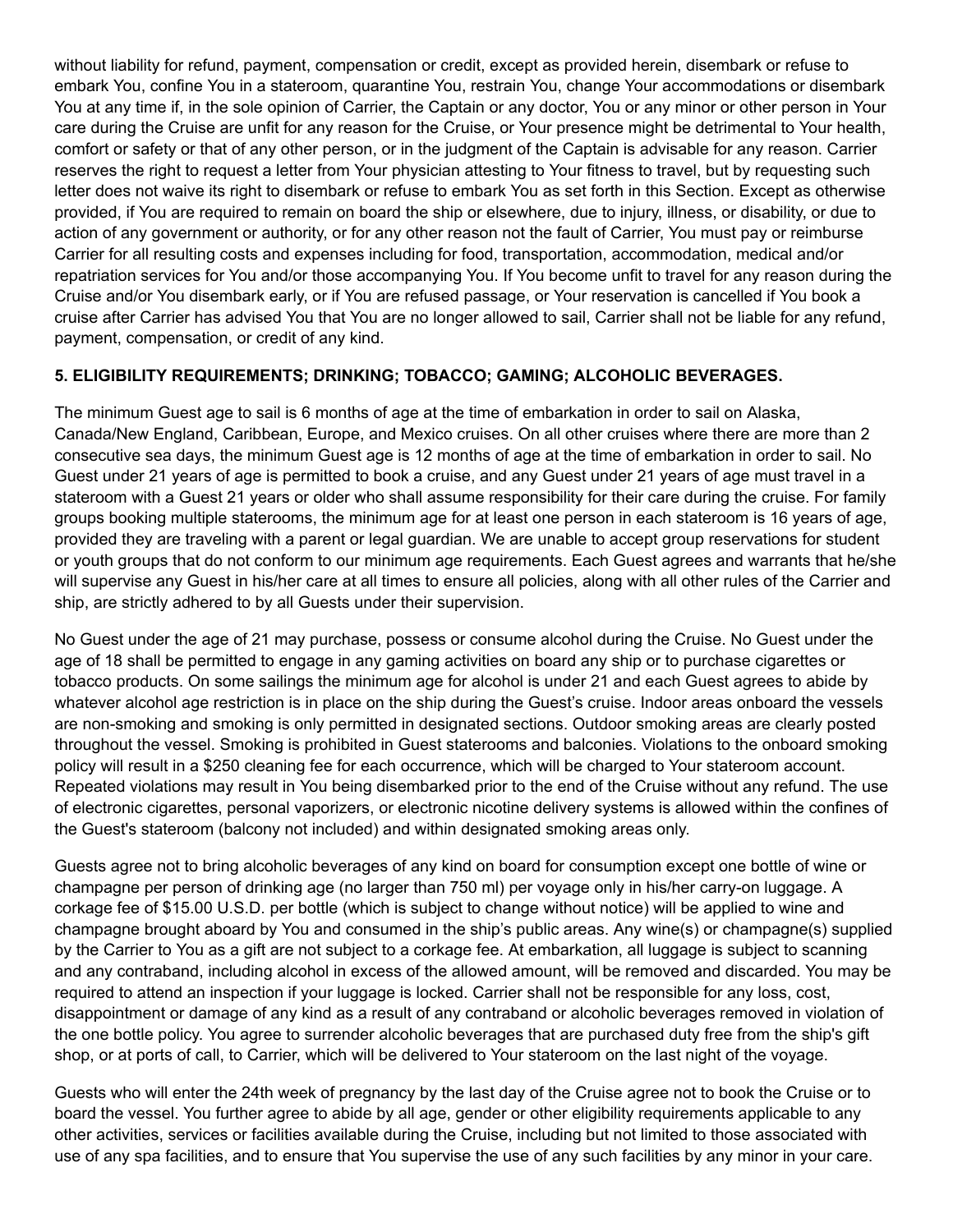There may be age restrictions applicable to activities on the ship and ashore, which are established for the safety and well-being of all participants. Carrier and all independent contractors, as the case may be, reserve the right to revise eligibility requirements for activities during the Cruise or ashore for safety or other lawful reasons from time to time, and with which each Guest agrees to comply.

## **6. CANCELLATION BY YOU, REFUND, RECOMMENDATION FOR TRAVEL INSURANCE/PROTECTION AND YOUR TRAVEL AGENT**

You are required to pay a cancellation fee (including 3rd and 4th berths) if You cancel Your Cruise, Cruisetour or Cruise Plus package. Cancellation fees are based on the fare paid, excluding Taxes, Fees and Port Expenses, transfers, surcharges, shore & land excursions and most pre-purchased gift(s) and/or special service(s). You are not entitled to any refund, payment, compensation or credit except as otherwise provided in this Section. Any refunds will be made directly to the method of payment You used at the time of booking or Your travel agent and You must receive Your refund directly from these sources. You may cancel by telephone or electronic advice via a Carrierapproved Computer Reservation System, provided Carrier immediately receives written confirmation of cancellation. In such case cancellation shall be deemed effective as of the close of business Pacific Standard Time on the date You communicated such cancellation.

Since a cancellation likely means a diminished opportunity to sell space on other cruises/cruisetours, the cancellation fees in the schedules below apply regardless of whether Your space is resold. You hereby agree that losses sustained by us in the event of Your cancellation would be very difficult or impossible to quantify, and that the fees set forth in our cancellation policy represent a fair and reasonable assessment as liquidated damages. The amount of cancellation fee varies based on length of sailing for cruise/cruisetour and timing of cancellation for cruise/cruisetour and Cruise Plus package, as illustrated in the schedules below.

| Sailings 5 days or less                                  |                  |                             |  |  |
|----------------------------------------------------------|------------------|-----------------------------|--|--|
| Days prior to Cruise or Land<br><b>Package Departure</b> | Item(s) Assessed | <b>Cancellation Fee</b>     |  |  |
| 75 days or more                                          | <b>None</b>      | None                        |  |  |
| 45 to 74 days                                            | Cruise fare      | Deposit <sup>^</sup> Amount |  |  |
| 29 to 44 days                                            | All Items        | 50% of Total Charges        |  |  |
| 15 to 28 days                                            | All Items        | 75% of Total Charges        |  |  |
| within 14 days                                           | All Items        | 100% of Total Charges       |  |  |

| <b>Sailings 6 to 24 days (including World Cruise Segments)</b> |                                |                             |  |
|----------------------------------------------------------------|--------------------------------|-----------------------------|--|
| Days prior to Cruise<br>or Land Package<br><b>Departure</b>    | Item(s) $*$<br><b>Assessed</b> | <b>Cancellation Fee</b>     |  |
| 90 days or more                                                | <b>None</b>                    | <b>None</b>                 |  |
| 57 to 89 days                                                  | Cruise fare                    | Deposit <sup>^</sup> Amount |  |
| 29 to 56 days                                                  | All Items                      | 50% of Total Charges        |  |
| 28-15 days                                                     | All Items                      | 75% of Total Charges        |  |
| 14 days or less                                                | All Items                      | 100% of Total Charges       |  |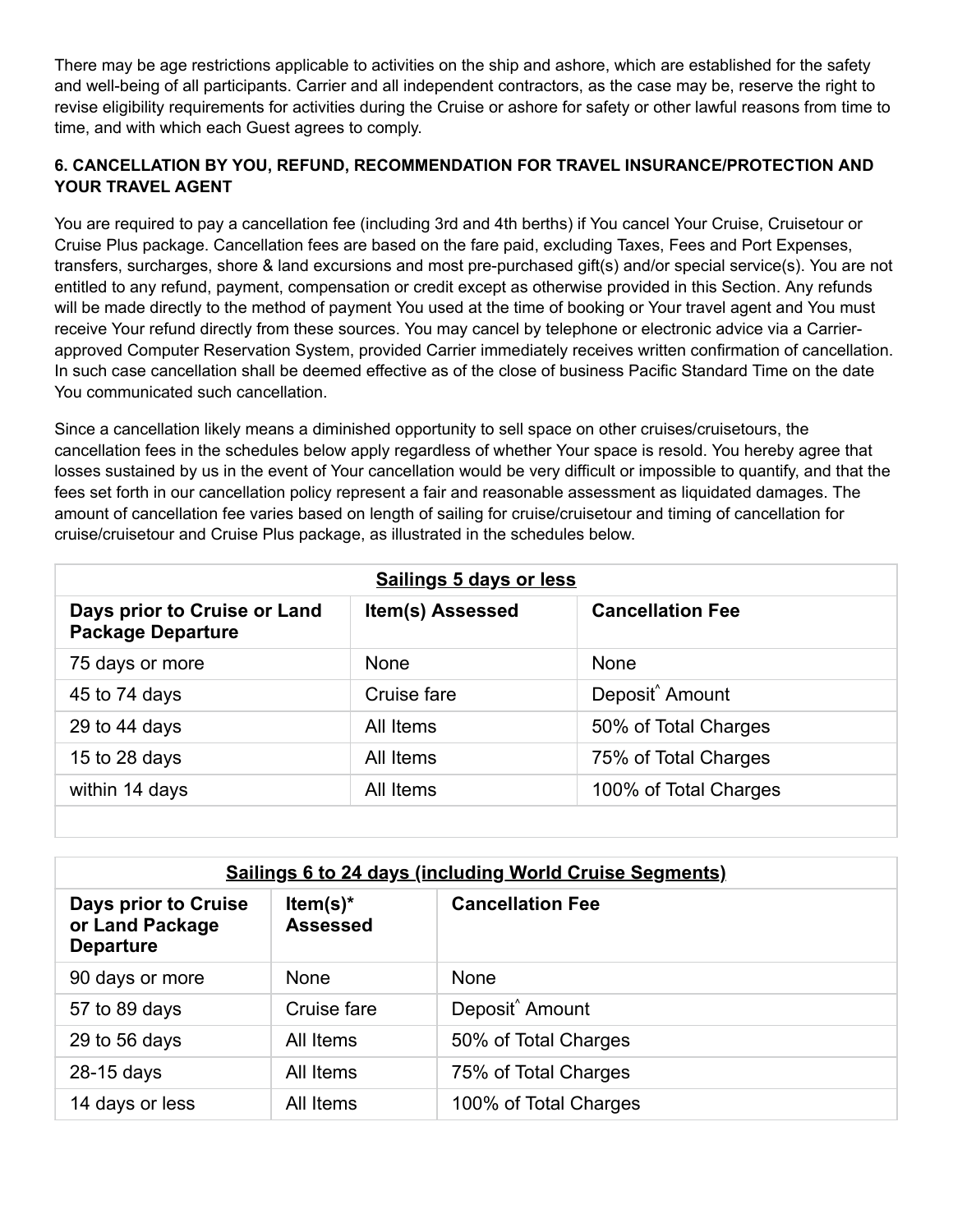\*Items: Cruise, Cruisetour, Cruise Plus Package, pre-purchased gift(s)/special services.

^For those passengers booking a reduced deposit promotion, the initial cancellation fee amount will not exceed the deposit required/paid.

| <b>Sailings 25 days or more (including Full World Cruise &amp; World Cruise Segments)</b> |                                |                             |  |
|-------------------------------------------------------------------------------------------|--------------------------------|-----------------------------|--|
| Days prior to Cruise<br>or Land Package<br><b>Departure</b>                               | Item(s) $*$<br><b>Assessed</b> | <b>Cancellation Fee</b>     |  |
| 120 days or more                                                                          | <b>None</b>                    | <b>None</b>                 |  |
| 90 to 119 days                                                                            | Cruise fare                    | Deposit <sup>^</sup> Amount |  |
| 64 to 89 days                                                                             | All Items                      | 50% of Total Charges        |  |
| 43 to 63 days                                                                             | All Items                      | 75% of Total Charges        |  |
| 42 days or less                                                                           | All Items                      | 100% of Total Charges       |  |
|                                                                                           |                                |                             |  |

Items: Cruise, Cruisetour, Cruise Plus Package, pre-purchased gift(s)/special services. For those passengers booking a reduced deposit promotion, the initial cancellation fee amount ^ will not exceed the deposit required/paid.

| All Pre- and Post-Cruise Hotel Packages (all cruise lengths)                             |                         |  |
|------------------------------------------------------------------------------------------|-------------------------|--|
| Days prior to<br><b>Holiday Departure</b>                                                | <b>Cancellation Fee</b> |  |
| 57 days or more                                                                          | No cancellation Fee     |  |
| 56-29 days                                                                               | 50% of Total Charges    |  |
| 28-15 days                                                                               | 75% of Total Charges    |  |
| within 15 days                                                                           | 100% of Total Charges   |  |
| "Holiday Departure is the earlier of the cruise, cruisetour or hotel package start date. |                         |  |

## CANCELLATION POLICY EXCEPTION(S):

A. If You have purchased a specially priced promotion where the deposit is 100% nonrefundable from the point of payment, You are not entitled to any refund, payment, compensation or credit whatsoever of Your deposit under any circumstance if you cancel Your booking.

B. If you have purchased a specially priced promotion that is 100% non-refundable from the point of payment, You are not entitled to any refund, payment, compensation or credit whatsoever of Your Cruise or Cruisetour fare if You cancel Your booking.

Shore Excursion Cancellation Policy: For complete details on the terms and conditions governing Shore Excursions, please review Carrier's Excursion Terms & Conditions (external link: [http://www.princess.com/legal/excursion\\_terms\\_conditions\)](http://www.princess.com/legal/excursion_terms_conditions).

Name changes require the prior approval of Carrier and may not always be possible. Name changes and departure date changes are considered reservation cancellations and are subject to cancellation fees.

Travel Insurance/Protection: Carrier strongly recommends that You obtain Your own insurance and/or travel protection against loss or damage to baggage and personal effects, trip cancellation and emergency evacuations, accidental death or injury, illness and medical expenses sustained or incurred in connection with Your Cruise.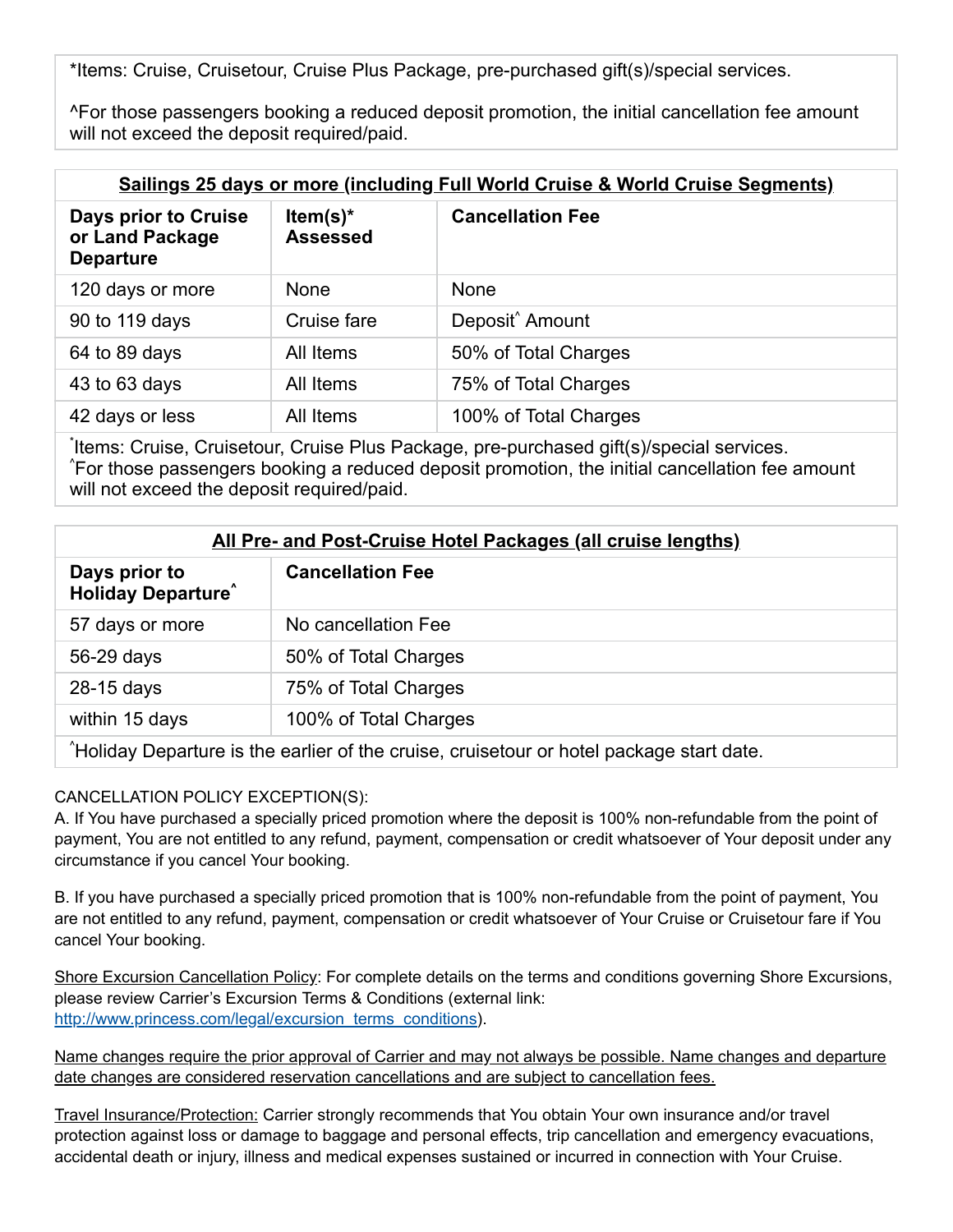If You have purchased Princess Vacation Protection or Princess Platinum Vacation Protection, You must notify Carrier and the Insurer of any cancellation as soon as possible and in accordance with all applicable requirements. Refunds or credits available under the Princess Vacation Protection program are subject to the terms of said program and must be claimed through the process described in the program documents. If You purchased Your air tickets through Carrier, all airline tickets are the property of Carrier and must be returned to and are refundable only to Carrier.

Travel Agent: Your travel agent acts for You in making the arrangements for Your Cruise and any related travel, lodging and shore excursions and tours. Carrier is not responsible for any representation or conduct of Your travel agent, including but not limited to, any failure to remit Your deposit or other monies to Carrier, for which You shall at all times remain liable to Carrier, or any failure to remit a refund from Carrier to You. You acknowledge that Your travel agent acts solely as Your agent, and not as agent for Carrier, and is deemed as Your agent. Further, receipt by Your travel agent of this Passage Contract or any other communications, notices or information from Carrier shall constitute receipt of such materials by You. You agree Carrier is not responsible for the financial condition or integrity of any such travel agent. In the event that Your travel agent fails to remit to us any monies paid by You to the agent, You remain liable for the monies due Carrier, regardless of whether Carrier demands payment. No refund, payment, compensation or credit of any kind will be provided by Carrier, should You or Your travel agent have to cancel or cut short Your Cruise, unless You have purchased Princess Vacation Protection or Princess Platinum Vacation Protection, meet the eligibility criteria, and make a claim through the process described in your program documents.

## **7. RIGHT TO DEVIATE FROM SCHEDULED ROUTE, CHANGE PORT OF EMBARKATION/DISEMBARKATION, SUBSTITUTE TRANSPORTATION, CANCEL CRUISE AND ACTIVITIES, AND CHANGE OR OMIT PORTS OF CALL; SUBSTITUTION.**

Except as otherwise provided, Carrier may, for any reason, without prior notice, cancel the cruise; deviate from the scheduled ports of call, route and timetable; call or omit to call at any port or place or cancel or modify any activity on or off the ship; comply with all governmental laws and orders given by governmental authorities; render assistance to preserve life and property; or change the date or time of sailing or arrival, change the port of embarkation or disembarkation, shorten the Cruise or substitute ships, aircraft or other transportation or lodging. Accordingly, You should not make any important arrangements or meetings based on the scheduled Cruise, which may change without liability to Carrier. Furthermore, the Master of the ship as well as the operator of any other means of transportation may, in his/her sole discretion, take any action deemed necessary for the safety, security, comfort, or well-being of any person or to prevent damage to or loss of the ship.

In the case of mechanical failures that cause the scheduled cruise to be cancelled, You are entitled to a full refund of the Cruise Fare and the Taxes, Fees & Port Expenses; or for mechanical failures that cause a cruise to be terminated early, a partial refund of the Cruise Fare and any unused Taxes, Fees & Port Expenses, travel expense to transport You to the scheduled port of disembarkation or Your home city at Carrier's discretion, and overnight lodging if an unscheduled stopover is required. You shall have no claim against Carrier, and Carrier shall not be liable for damages or a refund of the Cruise Fare, any portion thereof, or other payment, compensation or credit of any kind; nor for hotel or meal charges, travel expenses or other loss, delay, inconvenience, disappointment or expense whatsoever, which shall be the Guest's responsibility, whenever the cancellation or change was otherwise beyond Carrier's exclusive control. Carrier's non liability extends without limitation to any of those causes described in Section 14(B) and/or inclement weather; health, medical or environmental considerations; labor, political or social disturbances or unrest; or operational, commercial or safety reasons; or was based on a good faith belief by the Carrier or the ship's Captain that the Cruise or any portion thereof might endanger the vessel or expose any person or property to loss, injury, damage or delay. Except as provided above for mechanical failures, whenever the performance of the Cruise is hindered or prevented by any cause or circumstance whatsoever, the Cruise may be terminated and You may be landed with no further liability of the Carrier for refund, payment, compensation or credit of any kind.

If, and only when, the cancellation or change was for reasons other than described in the preceding paragraph, and was within the exclusive control of Carrier, You agree the liability of the Carrier, if any, shall nonetheless be limited as follows: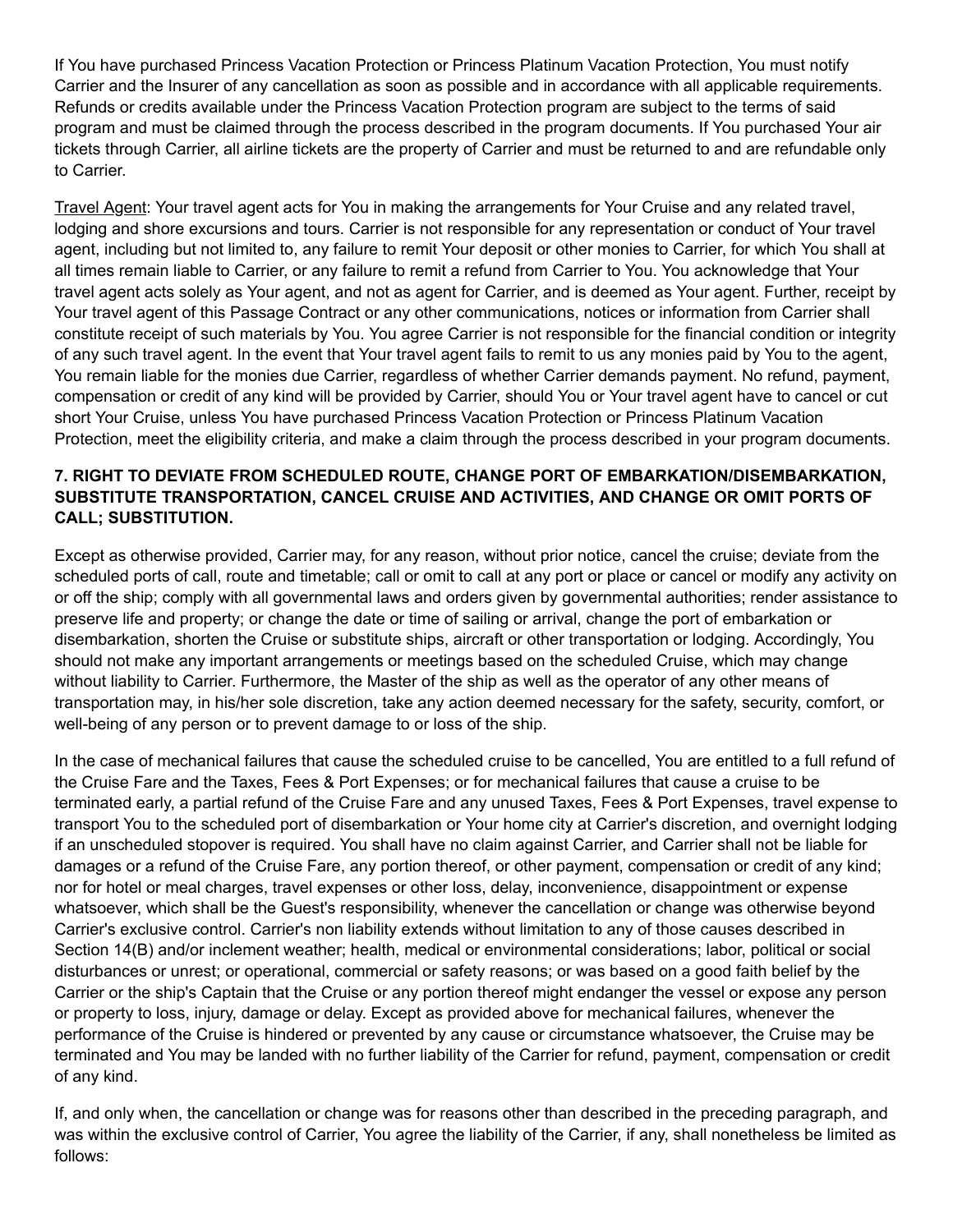- (A) If Carrier cancels the Cruise before it has started, it shall refund the Cruise Fare (less any air or accommodation charges incurred) and the Taxes, Fees & Port Expenses.
- (B) If the sailing is delayed and You are not accommodated on board the ship, Carrier may arrange accommodations and food at no additional expense to You.
- (C) If the scheduled port of embarkation or disembarkation for a Cruise is changed, Carrier shall arrange transportation to it from the originally scheduled port.
- (D) If the Cruise is terminated or ends early Carrier, at its option, may issue a cruise credit, make a proportionate refund of Your Cruise Fare, transfer You to another ship or transport You to the scheduled final port.
- (E) If You pay the Carrier an amount above the Cruise Fare for a shore excursion or other activity that is cancelled, You will be limited to a refund, if any, of the amount paid for the cancelled activity.

Under no circumstances shall the Carrier be or become liable for consequential or other damages of any kind sustained by any Guest except as expressly provided herein.

## **8. YOUR RESPONSIBILITY TO INFORM CARRIER OF SPECIAL NEEDS.**

Due to the risks inherent in travel by sea, as described in Section 3 of this Passage Contract, if You have any special medical, physical or other requirements, You, Your travel agent, or any person booking on Your behalf is requested to inform Carrier in writing at the time of booking of any special need or other condition for which You or any other person in Your care may require medical attention or accommodation during the Cruise, or for which the use of a wheelchair or service animal is contemplated or necessary. If any such special need or condition arises after You have booked the Cruise, You are requested to report it in writing to Carrier as soon as You become aware of it. Guests acknowledge and understand that certain international, foreign or local safety requirements, standards, and/or applicable regulations involving design, construction or operation of the vessel, docks, gangways, anchorages or other facilities on or off the vessel may restrict access to facilities or activities for persons with mobility, communication or other impairments or special needs. Guests requiring the use of a wheelchair must provide their own as Carrier's wheelchairs carried on board the vessel are for emergency medical use only. You acknowledge and agree Carrier may disembark or refuse to embark You or anyone under Your care as set forth in Section 4 above. In limited situations where You would be unable to satisfy certain specified safety and other criteria, even when provided with appropriate auxiliary aids and services, we reserve the right to refuse permission to participate in all or part of the Cruise.

Persons with mobility impairments traveling on a Princess ship should refer to the "Accessible Cruising" portion of the Frequently Asked Questions (external link: [http://www.princess.com/learn/faq\\_answer/pre\\_cruise/prepare.jsp](http://www.princess.com/learn/faq_answer/pre_cruise/prepare.jsp)) section of the Princess website for more information about wheelchair usage, special needs, and/or service animals.

### **9. NO ANIMALS.**

No pets or other animals are allowed on the ship at any time except for certain necessary service animals of a Guest with a disability, which require written notification to the Carrier at the time of booking Your Cruise and Carrier's written approval. You agree to accept responsibility, reimburse and/or indemnify Carrier for any loss, damage or expense whatsoever related to the presence of any service animal brought on the Cruise. You further agree to determine and meet any documentary or other requirements related to the animal.

### **10. UNAUTHORIZED STOPOVER OR DISEMBARKATION.**

Unauthorized stopover or disembarkation or failure to make any sailing of the ship at any port shall be at Your sole risk and expense, You may be denied subsequent boarding, and You will not be entitled to any refund, payment, compensation or credit of any kind. If You plan to disembark the vessel and/or to off load packages, boxes or baggage before Your authorized port of call, You must advise the Passenger Services Desk no later than the day before arrival in that port to arrange an inspection of You and/or Your belongings by local customs authorities. Should You fail to comply with this requirement and You and/or Your belongings are not presented for inspection, You may be assessed monetary penalties by local authorities. Furthermore, You agree to assume and/or reimburse Carrier for any expenses or fines that may be incurred as a result of such noncompliance. You acknowledge that for round trip cruises commencing in a country that stop in other ports of that country, You may visit but may not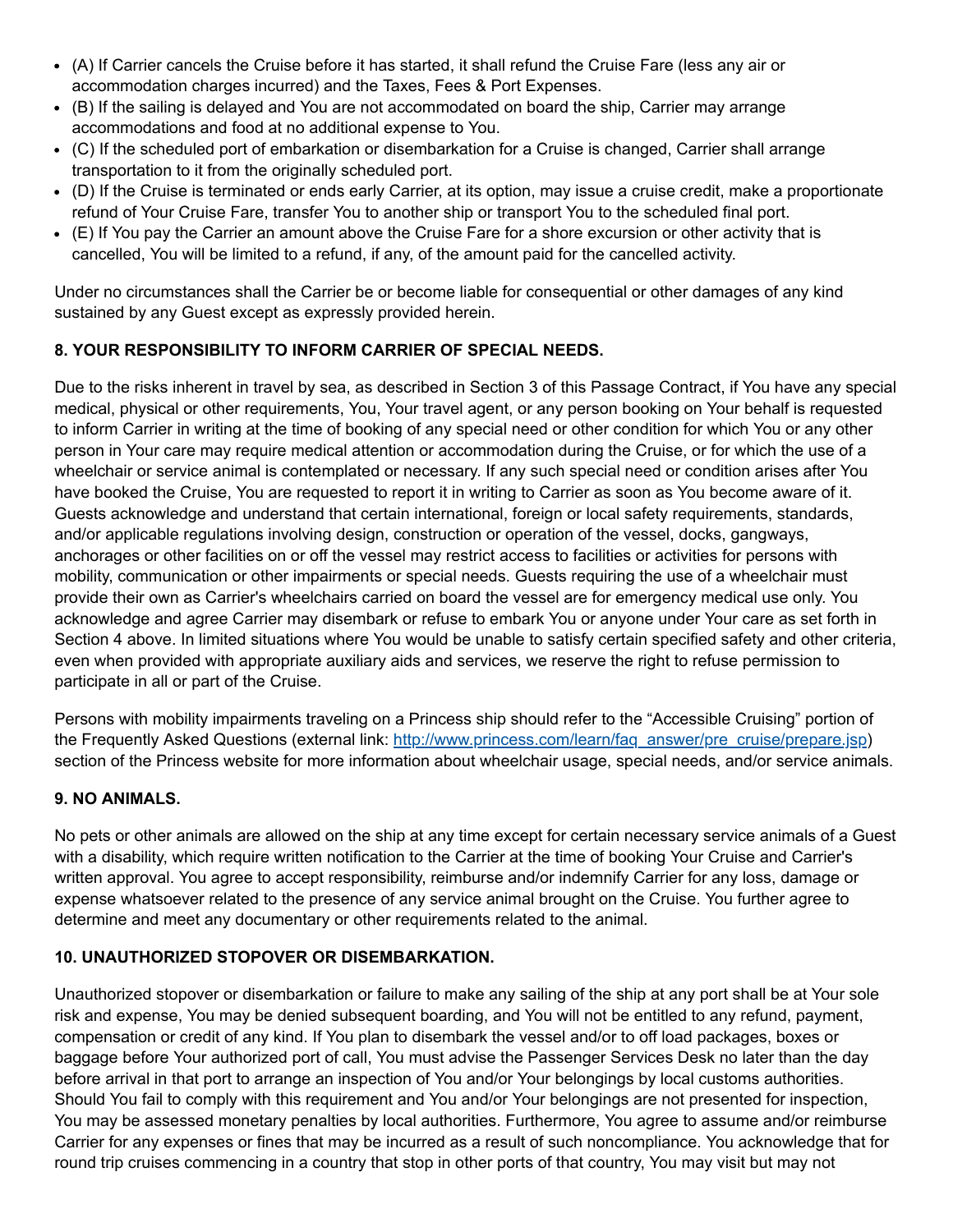permanently disembark in any port in that country other than the port of embarkation. If You do disembark in a different port in that country, a fine or penalty may be imposed by that country's government. In consideration of the fare paid, You hereby agree to pay any such fine or penalty imposed because of your failure to complete the entire Cruise.

## **11. RESPONSIBILITY TO COMPLY WITH LAW AND REGULATIONS, RULES OF SHIP; NO SOLICITATION.**

You shall be responsible for complying with the requirements of all immigration, port, health, customs, and police authorities, and all other laws and regulations of each country or state from or to which You will travel, as well as this Passage Contract. You must at all times obey all the rules, regulations and orders of the ship, Carrier and the Captain. You shall not solicit other Guests for commercial purposes or advertise goods or services without Carrier's prior written permission. You may be disembarked without liability for refund, payment, compensation or credit of any kind if You or any Guest for whom You are responsible violate any of these requirements, and You agree to assume and/or reimburse Carrier for any expenses or fines that may be incurred as a result of such noncompliance. You shall be liable for any and all losses and fines caused by Your actions in regards to illegal dumping or pollution of any kind, including discharge of any item into the ocean and/or waterways.

## **12. HEALTH, MEDICAL CARE AND OTHER PERSONAL SERVICES.**

Due to the nature of travel by sea and the ports visited, the availability of medical care may be limited or delayed and emergency medical evacuation will not be possible from every location to which the ship sails. All health, medical or other personal services in connection with Your Cruise are provided solely for the convenience and benefit of Guests who may be charged for such services. You accept and use medicine, medical treatment and other personal services available on the ship or elsewhere at Your sole risk and expense without liability or responsibility of Carrier whatsoever, and agree to indemnify the Carrier for all medical or evacuation costs or expenses incurred on Your behalf. Doctors, nurses or other medical or service personnel work directly for Guest and shall not be considered to be acting under the control or supervision of Carrier, since Carrier is not a medical provider. We do not undertake to supervise the medical expertise of any such medical personnel and will not be liable for the consequences of any examination, advice, diagnosis, medication, treatment, prognosis or other professional services which a doctor or nurse may or may not furnish You. Similarly, and without limitation, all spa personnel, instructors, guest lecturers, entertainers and other service personnel shall be considered independent contractors who work directly for the Guest.

## **13. BAGGAGE AND PERSONAL EFFECTS, LIABILITY LIMITATIONS, INSPECTION.**

You may take a reasonable amount of luggage on board containing only Your personal effects, which shall include suitcases, trunks, valises, satchels, bags, hangers containing clothing, toiletries and other personal effects necessary for the Cruise. If You travel by air or other transportation the terms and conditions of the airline or other transportation provider apply to Your carriage on those conveyances. You may not take on board firearms, controlled or prohibited substances, inflammable or hazardous items, any other items prohibited by applicable law, or any other item Carrier deems in its sole discretion to be detrimental to the safety, security, comfort or well-being of any person. A complete list of prohibited items may be found on the Princess website (external link: [http://www.princess.com/learn/faq\\_answer/pre\\_cruise/prepare.jsp](http://www.princess.com/learn/faq_answer/pre_cruise/prepare.jsp)). This list is subject to change without notice; You

should contact Carrier for questions regarding the potential prohibition of any other item. You agree Carrier has, at all times with or without notice, the right to enter and search Your stateroom, personal safe or storage spaces, or to search You, Your baggage and/or personal effects at any location.

You agree that Carrier's liability for loss or damage to baggage is limited to U.S. \$250 per bag per Guest up to a maximum of two (2) bags per Guest for sailings 14 days or less and up to a maximum of the three (3) bags per Guest for sailings 15 days or longer. An excess limit of up to a total of U.S. \$1,500 or U.S. \$3,000 per Guest is available with the purchase of Princess Vacation Plan or Princess Platinum Vacation Protection, respectively, upon presentation of a claim by You to the plan administrator. In no event shall Carrier be liable for normal wear or tear of Your property or baggage. Carrier does not undertake to carry as baggage any tools of trade, household goods, fragile or valuable items, precious metals, jewelry, documents, negotiable instruments or other valuables, including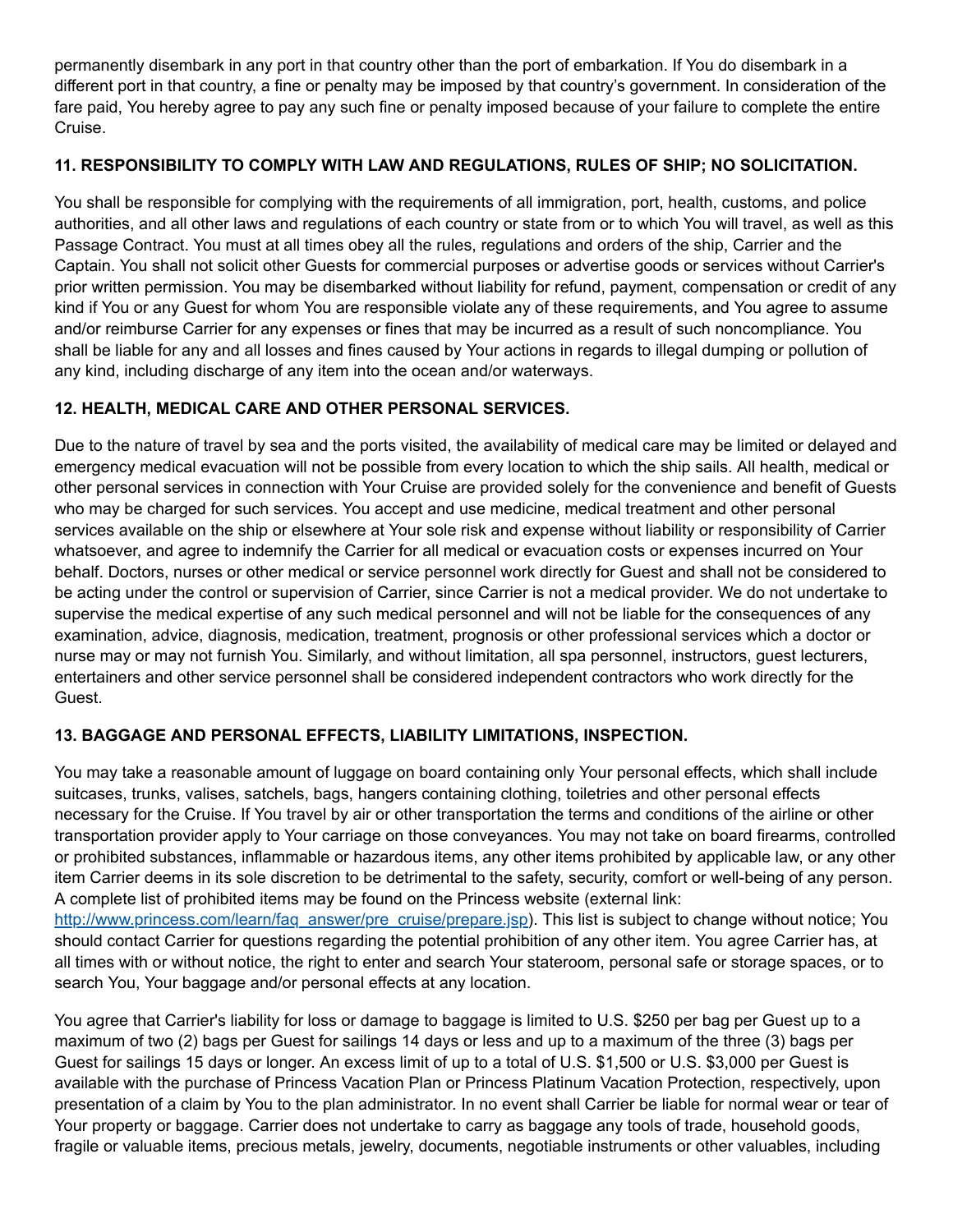but not limited to those specified in Section 30503 of Title 46 of the United States Code. You warrant that no such items will be presented to Carrier within any receptacle or container as baggage, and release Carrier from all liability whatsoever for loss of or damage to such items when presented to the Carrier in breach of this warranty. Such items must be shipped to Your destination by other means. Guests are strongly urged to keep valuables, irreplaceable items and medicines in their possession at all times and not to pack such items in baggage or suitcases handled by others.

Carrier shall not be liable for any loss or theft of or damage to or disposition of cash, securities, negotiable instruments, jewelry, gold, silver or similar valuables or precious stones, works of art, electronics, computers (whether handheld, laptop or other), DVD players or digital or flash drive computer equipment, disks, memory cards or other electronic storage, handheld or similar devices, cellular telephones, cameras, video or audio tapes, CDs, binoculars, recreational equipment, dental hardware, cosmetics, electric hair appliances, liquids, luggage locks, eyewear (including eyeglasses, sunglasses and contact lenses), hearing aids, medications, medical equipment, wheelchairs, scooters, liquor or other alcoholic beverages, cigarettes, tobacco products or business or other documents under any circumstances, whether carried within Your luggage or otherwise. You may use the safe in Your stateroom. However, You agree use of the stateroom safe will not increase Carrier's liability as provided in this Passage Contract.

You agree that baggage or property, including all lost and found items retained by Carrier or delivered by You to Carrier, which remains unclaimed in writing for more than 90 days after Your disembarkation shall be deemed abandoned and the sole property of Carrier and you relinquish any claim thereto. You further agree to pay all fees and expenses incurred by Carrier to deliver any such items that are claimed by You. Carrier assumes no responsibility whatsoever for otherwise delivering any such items or delivering items that are prohibited by law.

## **14. LIMITATIONS ON CARRIER'S LIABILITY; INDEMNIFICATION.**

- (A) General: Nothing contained in this Passage Contract shall limit or deprive Carrier of the benefit of the applicable statutes or laws of the United States of America or any other country; or any international convention providing for release from, or limitation of, liability.
- (B) Acts Beyond Carrier's Control, Force Majeure: Except as provided in Section 7 with regard to refunds and certain other expenses for cruises that are cancelled or terminated due to mechanical failures, Carrier is not liable for death, injury, illness, damage, delay or other loss to person or property of any kind caused by an Act of God; war; civil commotions; labor trouble; terrorism, crime or other potential sources of harm; governmental interference; perils of the sea; fire; seizure or arrest of the vessel; the need to render medical or other assistance, or any other cause beyond Carrier's exclusive control, or any other act or omission not shown to be caused by Carrier's negligence.
- (C) Claims for Emotional Distress: Carrier shall not be liable to the Guest for damages for emotional distress, mental suffering or psychological injury of any kind, under any circumstances, except for such damages proven in a court of competent jurisdiction arising from and attributable to Guest's physical injury or as the result of Guest having been at actual risk of immediate physical injury proximately caused by Carrier's negligence ("Emotional Harm").
- (D) Assumption of Risk: You agree that by using the ship's pools, sauna, athletic or recreational equipment and facilities or taking part in organized group or individual activities, whether on or off the ship or as part of a shore excursion, You assume the risk of injury, death, illness or other loss. You agree that Carrier in no event is liable to You with respect to any occurrence taking place off the ship, launches, tenders or other craft owned or operated by Carrier or for any event caused by the criminal conduct of any third party.
- (E) Cruises To/From or Within the EU.: On international cruises which neither embark, disembark nor call at any U.S. port and where You commence the cruise by embarking or disembarking in a port of a European Member State, Carrier shall be entitled to any and all liability limitations and immunities for loss of or damage to luggage, death and/or personal injury as provided under EU Regulation 392/2009 on the liability of carriers to passengers in the event of accidents. Unless the loss or damage was caused by a shipping incident, which is defined as a shipwreck, capsizing, collision or stranding of the ship, explosion or fire in the ship, or defect in the ship (as defined by the Regulation), Carrier's liability is limited to no more than 400,000 Special Drawing Rights ("SDR") per passenger, (approximately U.S. \$564,000, which fluctuates depending on the daily exchange rate as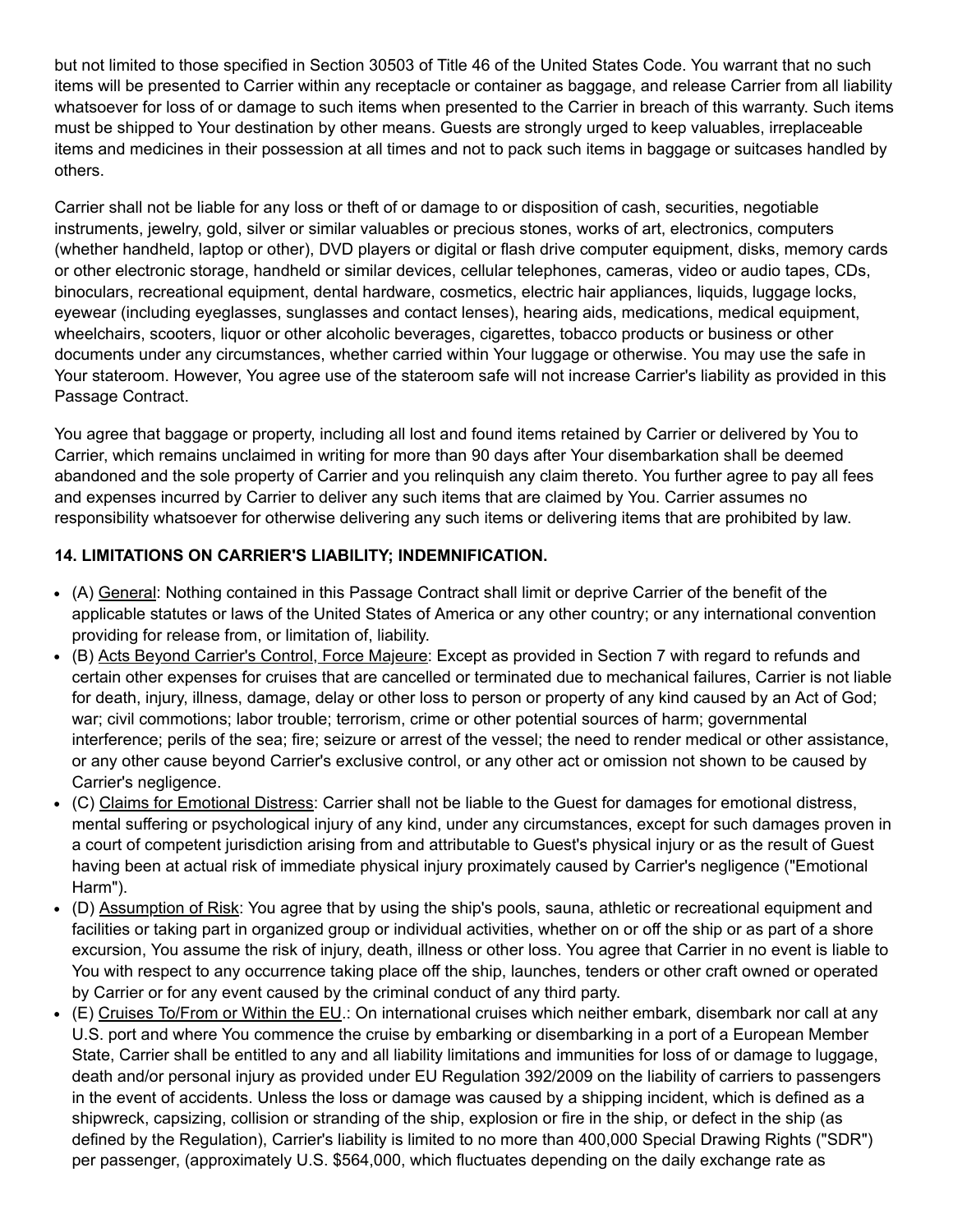published by the International Monetary Fund – external link:

[http://www.imf.org/external/np/fin/data/rms\\_sdrv.aspx](http://www.imf.org/external/np/fin/data/rms_sdrv.aspx)) if the passenger proves that the incident was a result of Carrier's fault or neglect. If the loss or damage was caused by a shipping incident, Carrier's liability is limited to no more than 250,000 SDRs per passenger (approximately U.S. \$352,000, which fluctuates depending on the daily exchange rate as published by the International Monetary Fund – external link:

[http://www.imf.org/external/np/fin/data/rms\\_sdrv.aspx](http://www.imf.org/external/np/fin/data/rms_sdrv.aspx)). Compensation for loss caused by a shipping incident can increase to a maximum of 400,000 SDRs per passenger unless Carrier proves that the shipping incident occurred without Carrier's fault or neglect. Shipping incidents do not include acts of war, hostilities, civil war, insurrection, natural disasters, or intentional acts or omissions of third parties. In cases where the loss or damage was caused in connection with war or terrorism, Carrier's liability for any personal injury or death (whether occurring during a shipping incident or a non-shipping incident) is limited to the lower of 250,000 SDRs per passenger or 340 million SDRs per ship per incident. Punitive damages are not recoverable for cruises covered by EU Regulation 392/2009. For a copy of EU Regulation 392/2009,please visit the website for the Official Journal of the European Union (external link: http://eur-lex.europa.eu/LexUriServ/LexUriServ.do?uri=OJ:L:2009:131:0024:0046:EN:PDF). In addition, Guests embarking a cruise in a European Member State port are afforded rights under EU Regulation 1177/2010. For a copy of EU Regulation 1177/2010, please visit the website for the Official Journal of the European Union (external link: http://eur-lex.europa.eu/legal-content/EN/TXT/HTML/? uri=CELEX:32010R1177&qid=1440630405095&from=EN).

- (F) Additional Limitations from Liability: In addition to all the restrictions and exemptions from liability provided in this Passage Contract, Carrier shall have the benefit of all the statutes of the United States of America providing for limitation and exoneration from liability and the procedures provided thereby, including but not limited to Title 46 of the United States Code sections 30501 through 30509, and 30511, which are United States statutes limiting the liability of Carrier. Nothing in this Contract is intended to nor shall it operate to limit or deprive Carrier or any such statutory limitation of or exoneration from liability under any applicable laws.
- (G) Excursions, Shoreside Services and Other Transportation: All travel facilities, tours, activities, products or  $\bullet$ services, other than aboard Carrier's vessels and tenders or motorcoaches, dayboats and/or railcars owned or operated by us, provided in connection with, before, after or during Your Cruise, including but not limited to pre and post cruise activities, shore excursions, hotel accommodations, meals, or transportation of any kind by any vessel, aircraft, or other conveyance, including, but not limited to, air travel to and from the ship, are provided, owned and/or operated by independent contractors whose employees, facilities, conveyances, products and services are not subject to Carrier's supervision or control. In providing or selling reservations or tickets in connection with any such activities, services or transportation or by accompanying You during such activities, Carrier does so as a convenience to Guests and shall be entitled to impose a charge and earn a profit from the sale of such excursions, services or transportation, but does not undertake to supervise or control such independent contractors or their employees, conveyances or facilities. Carrier accepts no liability for any loss, delay, damage, injury, death, misrepresentation arising from any excursion, service or transportation or any loss, delay or disappointment for any cancellations of any excursion, service or transportation including but not limited to air flight cancellation(s), errors in seat reservation, upgrade, overbooking or ticketing. Carrier makes no warranty, either express or implied, regarding the suitability, safety, insurance or other aspects of any such contractors, transportation, tours, services, products or facilities. Any liability for such services will be governed by this Passage Contract and the contracts and/or tariffs between You and such service companies. You agree that Carrier's liability, if any, for Non-Performance of any independent contractor providing such facilities or services shall not exceed the amounts received for such facility or services by Carrier on Your behalf. Any company or person providing services or facilities of any kind in connection with a shore excursion or other activity offered for purchase by Carrier shall have the benefit of every defense to which Carrier is entitled under this Passage Contract.
- (H) Indemnification: You agree to reimburse and indemnify Carrier for any damages, liabilities, losses, penalties,  $\bullet$ fines, charges or expenses of any nature whatsoever incurred by You or imposed upon Carrier as a result of any act, omission or violation of law or this Passage Contract by You or any minor or other Guest in Your care.

### **15. NOTICE OF CLAIMS AND ACTIONS; TIME LIMITATION; ARBITRATION; FORUM; WAIVER OF CLASS ACTION; WAIVER OF RIGHT TO IN REM PROCEDURES OF ARREST AND ATTACHMENT.**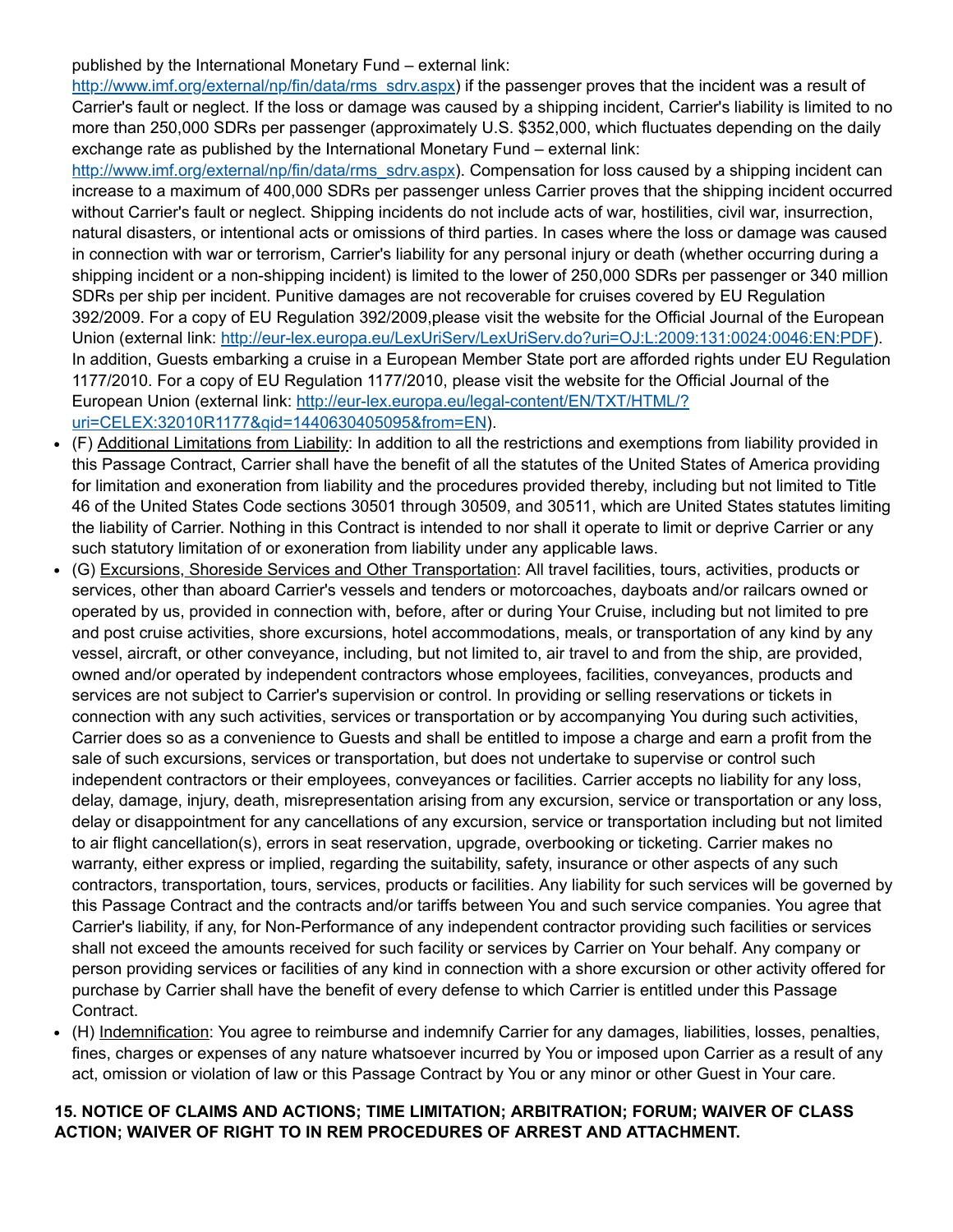The following provisions are for the benefit of the Carrier and certain third party beneficiaries as set forth above in Section 1:

- (A) Notice of Claims and Time Limits for Legal Action:
	- (i) Claims for Injury, Illness or Death: In cases involving claims for Emotional Harm, bodily injury, illness to or death of any Guest, no lawsuit may be brought against Carrier unless (1) written notice giving full particulars of the claim is delivered to Carrier within 6 months from the date of the Emotional Harm, bodily injury, illness or death, (2) a lawsuit on such a claim is filed within 1 year from the date of the injury, illness or death, and (3) valid service of the lawsuit is made within 90 days of filing the complaint.
	- (ii) All Other Claims: No claim of any kind, including without limitation alleged violations of civil rights, discrimination, consumer or privacy laws, or other statutory, constitutional or legal rights, or for any losses, damages or expenses relating to or in any way arising out of or connected with this Passage Contract or Guest's cruise, other than for emotional or bodily injury, illness or death of any Guest, shall be brought against Carrier unless (1) written notice giving full particulars of the claim is delivered to the Carrier within 15 days of the actual or scheduled termination date of the Cruise, whichever occurs first as specified in connection with this Contract, (2) legal action on such claim is commenced within 1 year from such scheduled termination date, and (3) valid notice or service of any such action is effected upon Carrier within 90 days after commencement of the action.
- (B) Forum and Jurisdiction for Legal Action:
	- (i) Claims for Injury, Illness or Death: All claims or disputes involving Emotional Harm, bodily injury, illness to or death of any Guest whatsoever, including without limitation those arising out of or relating to this Passage Contract or Your Cruise, shall be litigated in and before the United States District Courts for the Central District of California in Los Angeles, or as to those lawsuits over which the Federal Courts of the United States lack subject matter jurisdiction, before a court located in Los Angeles County, California, U.S.A., to the exclusion of the courts of any other country, state, city, municipality, county or locale. You consent to jurisdiction and waive any objection that may be available to any such action being brought in such courts.
	- (ii) All Other Claims; Agreement to Arbitrate: All claims other than for Emotional Harm, bodily injury, illness to or death of a Guest, whether based on contract, tort, statutory, constitutional or other legal rights, including without limitation alleged violations of civil rights, discrimination, consumer or privacy laws, or for any losses, damages or expenses, relating to or in any way arising out of or connected with this Passage Contract or Guest's cruise, with the sole exception of claims brought and litigated in small claims court, shall be referred to and resolved exclusively by binding arbitration pursuant to the United Nations Convention on the Recognition and Enforcement of Foreign Arbitral Awards (New York 1958), 21 U.S.T. 2517, 330 U.N.T.S. 3, 1970 U.S.T. LEXIS 115, 9 U.S.C. §§ 202-208 ("the Convention") and the Federal Arbitration Act, 9 U.S.C. § 1 et seq., ("FAA") located in the County of Los Angeles, California, U.S.A. to the exclusion of any other forum. You agree the arbitrator shall resolve any dispute as the validity or applicability of this arbitration clause. You consent to jurisdiction and waive any objection that may be available to any such arbitration proceeding in Los Angeles County. The arbitration shall be administered by National Arbitration and Mediation ("NAM") under its Comprehensive Dispute Resolution Rules and Procedures and the fee schedule in effect at the time of initiating the proceeding with NAM, which are deemed to be incorporated herein by reference. NAM can be contacted at (800) 3582550, attention Claims Department, 990 Stewart Street, First Floor, Garden City, NY 11530, to respond to any questions regarding the arbitration process or to obtain a current copy of the Comprehensive Dispute Resolution Rules and Procedures and/or fee schedule. The arbitrator must follow this Contract and can award the same damages and relief as a court.
	- o NEITHER PARTY WILL HAVE THE RIGHT TO A JURY TRIAL OR TO ENGAGE IN PRE-ARBITRATION DISCOVERY EXCEPT AS PROVIDED IN THE APPLICABLE ARBITRATION RULES AND HEREIN, OR OTHERWISE TO LITIGATE THE CLAIM IN ANY COURT (OTHER THAN SMALL CLAIMS COURT). THE ARBITRATOR'S DECISION WILL BE FINAL AND BINDING. OTHER RIGHTS THAT YOU OR CARRIER WOULD HAVE IN COURT ALSO MAY NOT BE AVAILABLE IN ARBITRATION. An award rendered by an arbitrator may be entered in any court having jurisdiction under the Convention or FAA.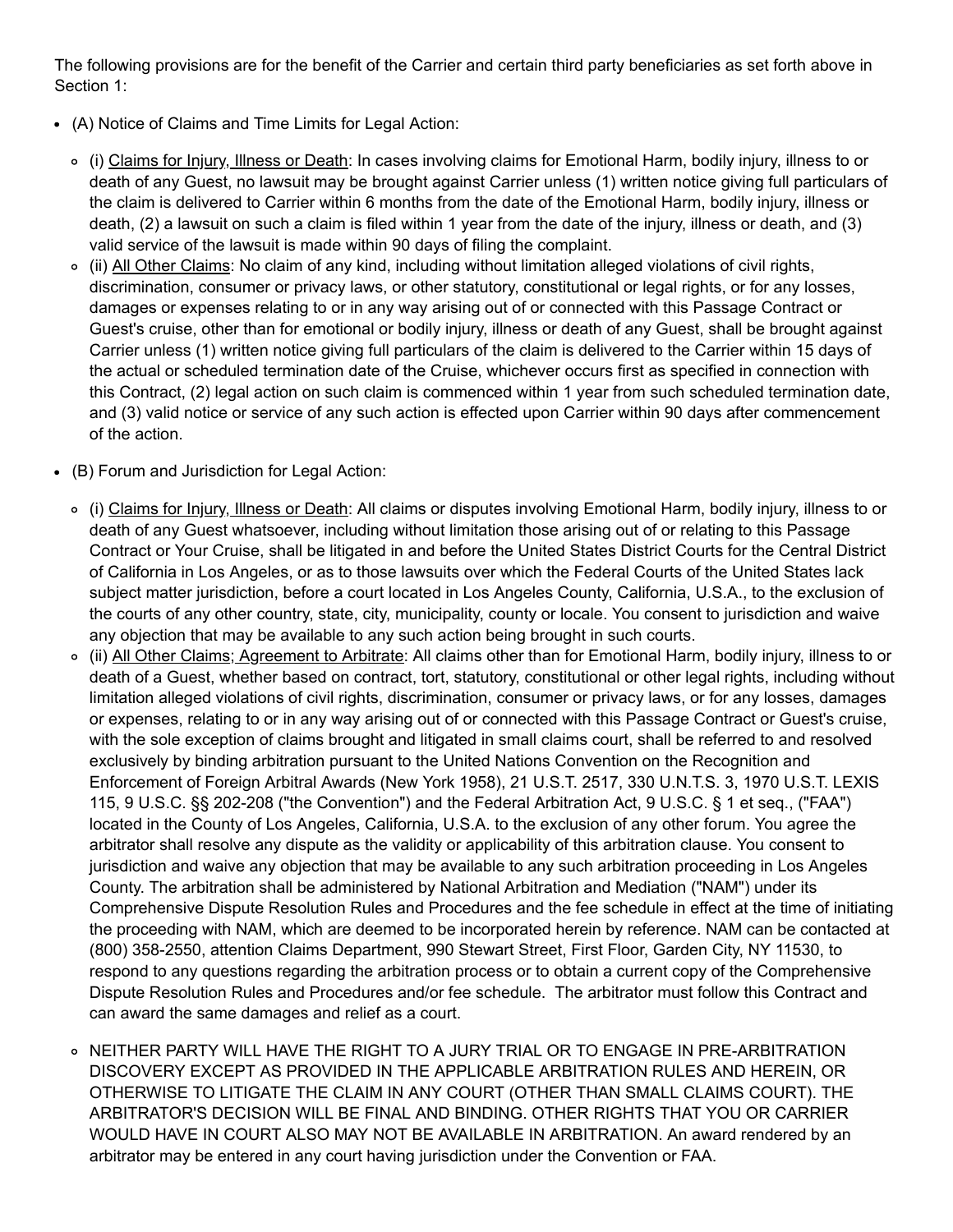Carrier and Guest agree that each shall have the right to take one (1) deposition of a witness or a party and only one deposition of an expert designated by another party. Such depositions shall be limited to three (3) hours each. The parties further agree that each party shall be permitted to propound to another party a single document production request no more than ten (10) specific categories of documents that are material as evidence in the case. In addition, each part may propound only one set of interrogatories to another party containing no more than twenty-five (25) interrogatories, including all subparts. Upon request by a party, the arbitrator(s) shall have the power to order such discovery, by way of document production, interrogatory, deposition or otherwise, as the arbitrator(s) considers necessary for a full and fair exploration of the issues in dispute. All claims filed in small claims court, and any claim as to which this arbitration provision is deemed unenforceable or which cannot be arbitrated for reasons beyond Your control, shall be litigated in and before the United States District Courts for the Central District of California in Los Angeles, or as to those lawsuits over which the Federal Courts of the United States lack subject matter jurisdiction, before a court located in Los Angeles County, California, U.S.A., to the exclusion of the courts of any other country, state, city, municipality, county or locale. You consent to jurisdiction and waive any objection that may be available to any such action or proceeding being brought in such courts.

The Arbitrator(s) and not any federal, state or local court or agency, shall have exclusive authority to resolve any dispute relating to the interpretation, applicability, enforceability or formation of this agreement to Arbitrate including, but not limited to any claim that all or any part of this agreement to Arbitrate is void or voidable.

- (C) WAIVER OF CLASS ACTION: THIS PASSAGE CONTRACT PROVIDES FOR THE EXCLUSIVE RESOLUTION OF DISPUTES THROUGH INDIVIDUAL LEGAL ACTION ON YOUR OWN BEHALF INSTEAD OF THROUGH ANY CLASS OR REPRESENTATIVE ACTION. EVEN IF THE APPLICABLE LAW PROVIDES OTHERWISE, YOU AGREE THAT ANY ARBITRATION OR LAWSUIT AGAINST CARRIER WHATSOEVER SHALL BE LITIGATED BY YOU INDIVIDUALLY AND NOT AS A MEMBER OF ANY CLASS OR AS PART OF A CLASS OR REPRESENTATIVE ACTION, AND YOU EXPRESSLY AGREE TO WAIVE ANY LAW ENTITLING YOU TO PARTICIPATE IN A CLASS ACTION. IF YOUR CLAIM IS SUBJECT TO ARBITRATION UNDER SECTION 15(B)(ii) ABOVE, THE ARBITRATOR SHALL HAVE NO AUTHORITY TO ARBITRATE CLAIMS ON A CLASS ACTION BASIS. YOU AGREE THAT THIS CLASS ACTION WAIVER SHALL NOT BE SEVERABLE UNDER ANY CIRCUMSTANCES FROM THE ARBITRATION CLAUSE SET FORTH IN SECTION 15(B)(ii) ABOVE, AND IF FOR ANY REASON THIS CLASS ACTION WAIVER IS UNENFORCEABLE AS TO ANY PARTICULAR CLAIM, THEN AND ONLY THEN SUCH CLAIM SHALL NOT BE SUBJECT TO ARBITRATION. (D) WAIVER OF RIGHT TO IN REM PROCEEDINGS: IN THE EVENT OF A MARITIME TORT, YOU MAY HAVE
- THE RIGHT TO PROCEED *IN REM* TO ARREST THE SHIP OR IT APPURTENANCES FOR PURPOSES OF SECURITY OR PROCEED *QUASI IN REM* TO ATTACH ANY OF CARRIER'S SHIPS TO ESTABLISH JURISDICTION. YOU HEREBY WAIVE ANY RIGHT YOU MAY HAVE TO AN *IN REM* OR *QUASI IN REM* PROCEEDING TO ARREST OR ATTACH ANY OF CARRIER'S SHIPS FOR THE PURPOSES OF OBTAINING SECURITY OR JURISDICTION, AND WILL RELY SOLELY ON THE CREDIT OF THE CARRIER IN BRINGING ANY CLAIM AGAINST CARRIER, IF AT ALL.

#### **16. USE AND DISPLAY OF LIKENESS; PERSONAL DATA; PRIVACY NOTICE; PUBLIC WIRELESS SERVICES.**

You grant Carrier and its licensees the right to use Your photograph/voice/indicia taken during Your Cruise, in any fashion for any purpose in all media now known or hereafter devised without any limitations whatsoever. Professional photographers photograph Guests, process, display and sell such photos to You and other Guests. Carrier may utilize closed circuit television or other surveillance means on board the ship, including body cameras that record your image, voice and/or conduct at any time in the interests of safety and security. You agree You may provide personal data to Carrier that may include Your name, street or email address, date of birth, passport, financial account, and/or telephone numbers, likeness, photograph or other information which would identify You personally. On board purchases of goods and services and participation in onboard activities including casino, spa and shore excursions generate additional personal data during Your voyage. You may also provide Carrier or others certain sensitive data such as Your health, medical condition, dietary or religious restrictions, gender or sexual orientation. You agree Carrier may (a) keep Your personal and sensitive data ("PSD"); (b) use it in its business [worldwide in accordance with its privacy policies \(external link:https://www.princess.com/legal/legal\\_privacy/privacy](https://www.princess.com/legal/legal_privacy/privacy-policy-pcl.html)-